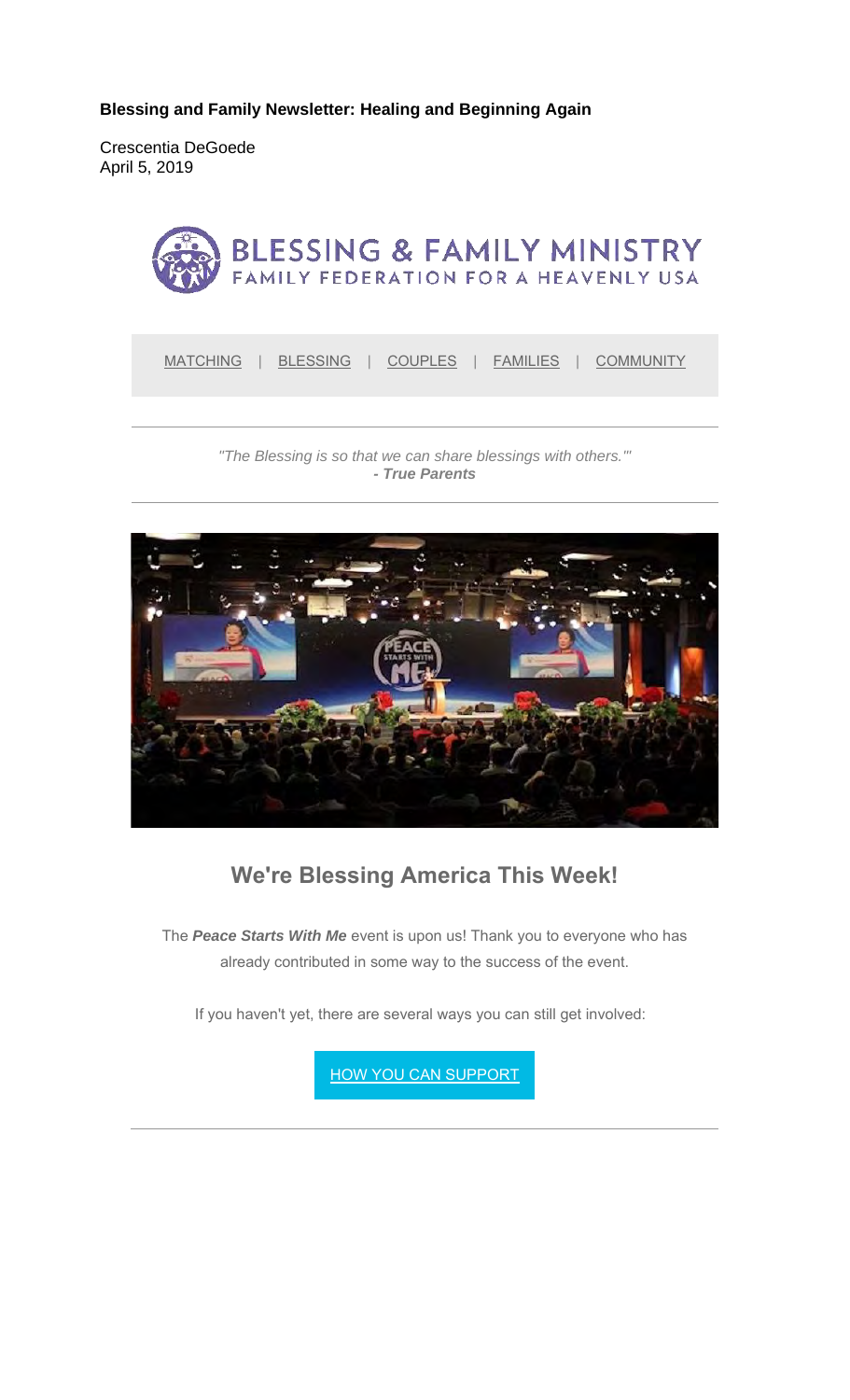

# **Webinar: Healing & Beginning Again | Matching Support Webinar**

#### **April 11 at 9PM (EST)**

Sometimes a matching process can be hard to bounce back from. **Join Marjorie Buessing** as she interviews and consults with **Life Coach Patricia Detlefsen**, who has extensive experience in helping others in the path of healing and recovery.

SIGN UP!



#### **How to Change Your Partner | Debby Gullery**

The smartest thing we can do as loving partners is to work on our own ability to love and accept them in deeper and more authentic ways. We can only really change ourselves, but doing that of course, is the most difficult thing of all...

READ MORE



### **The Power of Weekly Family Time | Myrna Lapres**

In the words of economic visionary Stan M. Davis, "When the infrastructure shifts, everything else rumbles." As parents, we need to reflect deeply on this and look at how we are prioritizing and leading our families in these changing times...

READ ARTICLE